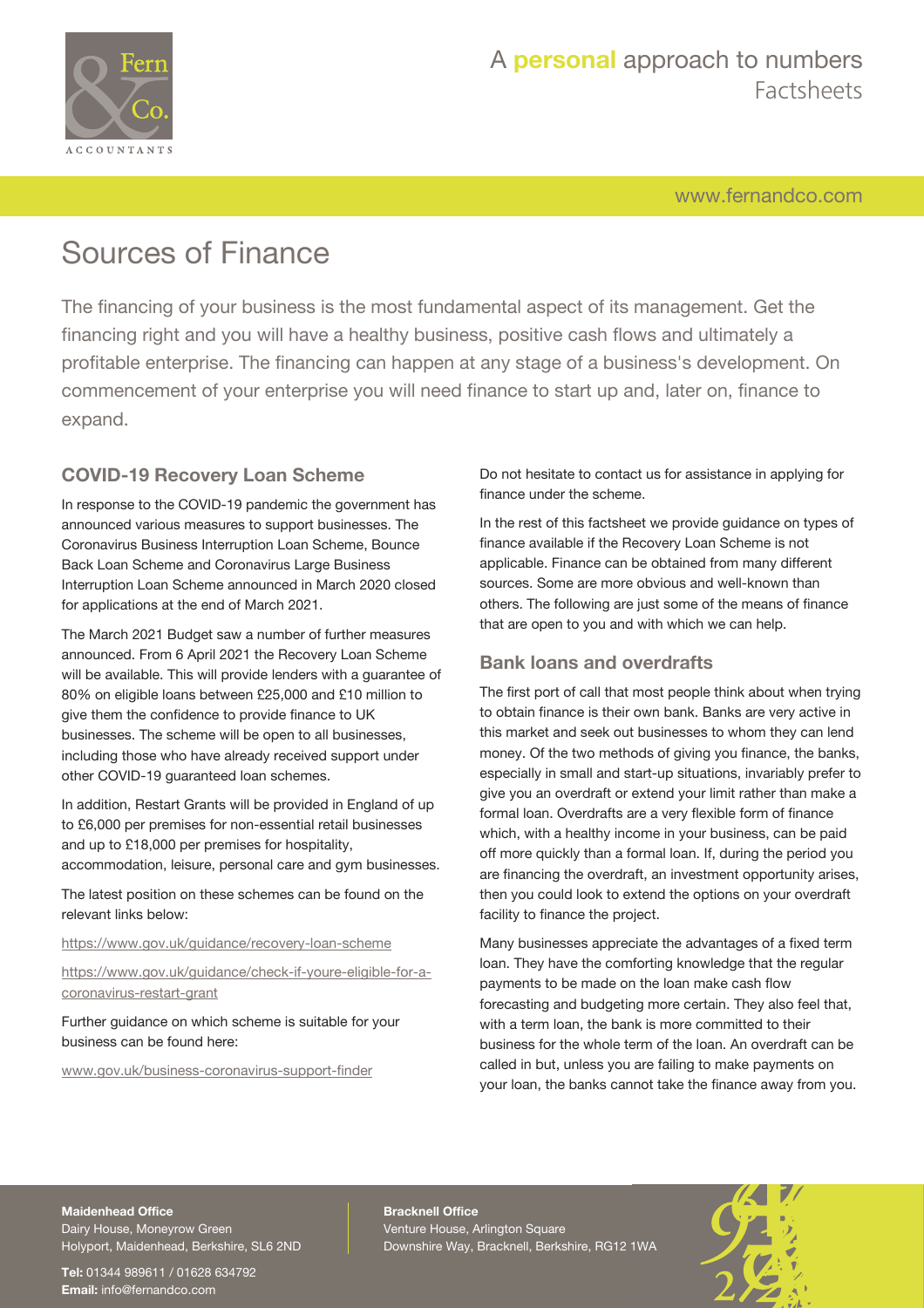

## A **personal** approach to numbers Factsheets

### [www.fernandco.com](http://www.fernandco.com)

Many smaller loans will not require any security but, if more substantial amounts of money are required, then the bank will certainly ask for some form of security. It is common for business owners to offer their own homes as security although more risk-averse borrowers may prefer not to do this. Anyone offering their house as security should consult with any co-owners so that they are fully aware of the situation and of any possible consequences. Another source of security may be the Enterprise Finance Guarantee Scheme. A start-up business unable to provide any other form of security may be able to get a guarantee for loans up to £1,200,000. Under the scheme, you pay a 2% premium on the outstanding balance of the loan, and in return, the government guarantees to repay the bank (or other lender) up to 75% of the loan if you default.

### **Savings and friends**

When commencing a new business, very often the initial monies invested will come from the individual's personal savings. The tendency of business start-ups to approach relatives and friends to help finance the venture is also a widespread practice. You should make it clear to them that they should only invest amounts they can afford to lose. Show them your business plan and give them time to think it over. If they decide to invest in your business, always put the terms of any agreement in writing.

### **Issue of shares**

Another way of introducing funds to your corporate business is to issue more shares. This is always a welcome addition to business funds and is also helpful in giving additional strength to the company's balance sheet. However, you need to consider where the finance is coming from to subscribe for the new shares. If the original proprietor of the business wishes to subscribe for these shares, then he or she may have to borrow money in a similar way to that discussed earlier. Typically, however, shareholders in this position are often at the limit of funds that they can borrow. Therefore, it may be necessary to have a third party buy

those shares. This may mean a loss of either control or influence on how the business is run. An issue of shares in this situation can be a very difficult decision to make.

### **Venture capital**

Approaching venture capital houses for finance will also mean an issue of new shares. The advantage of going to such institutions is the amount of capital they can introduce into the business. Because of the size of their investment, you can expect them to want a seat on your Board. They will also make available their business expertise which will help to strengthen your business, although inevitably this will come with an additional pressure for growth and profits.

On a smaller scale, the government has introduced various tax-efficient schemes for entrepreneurs to invest in growing businesses. The current schemes available are called the Enterprise Investment Scheme (EIS), Seed Enterprise Investment Scheme (SEIS) and Venture Capital Trusts (VCT). We have separate factsheets providing details on these areas.

The SEIS is designed to help small, early-stage companies to raise equity finance by offering a range of tax reliefs to individual investors who purchase new shares in those companies. It complements the EIS which offers tax reliefs to investors in higher-risk small companies. The SEIS is intended to recognise the particular difficulties which very early stage companies face in attracting investment, by offering tax relief at a higher rate than that offered by the EIS.

### **Retained earnings and drawings**

Since ultimately the well-being of a business is connected with the cash flow of that enterprise, if a proprietor would like more liquidity, then it is sometimes necessary to re-examine the amount of money they are withdrawing from the business for their personal needs. In this way, additional funds earned by the business can be retained for future use.

#### **Maidenhead Office**

Dairy House, Moneyrow Green Holyport, Maidenhead, Berkshire, SL6 2ND

**Tel:** 01344 989611 / 01628 634792 **Email:** [info@fernandco.com](mailto:info@fernandco.com)

**Bracknell Office** Venture House, Arlington Square Downshire Way, Bracknell, Berkshire, RG12 1WA